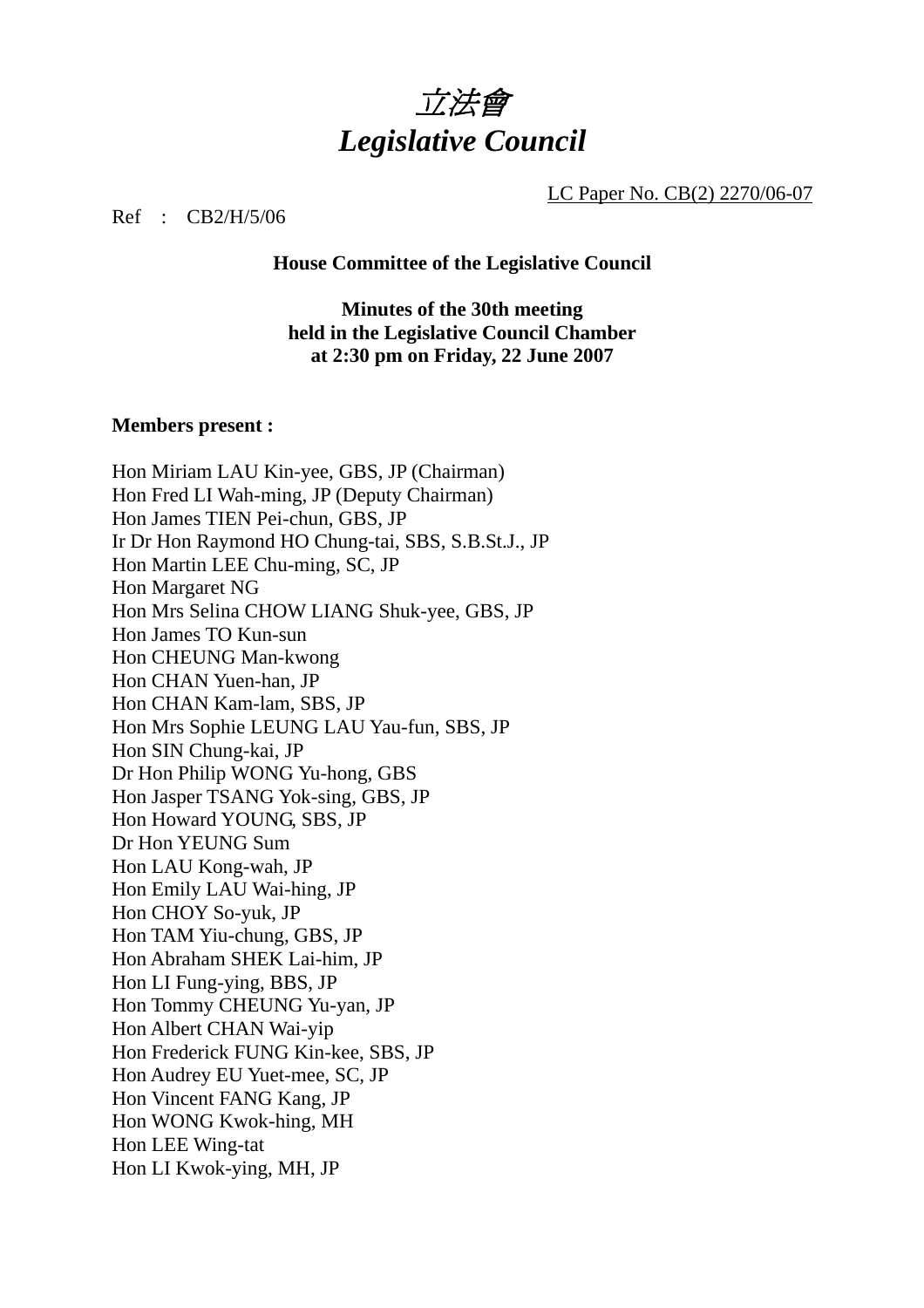Dr Hon Joseph LEE Kok-long, JP Hon Daniel LAM Wai-keung, SBS, JP Hon Jeffrey LAM Kin-fung, SBS, JP Hon Andrew LEUNG Kwan-yuen, SBS, JP Hon Alan LEONG Kah-kit, SC Hon LEUNG Kwok-hung Dr Hon KWOK Ka-ki Dr Hon Fernando CHEUNG Chiu-hung Hon CHEUNG Hok-ming, SBS, JP Hon WONG Ting-kwong, BBS Hon Ronny TONG Ka-wah, SC Prof Hon Patrick LAU Sau-shing, SBS, JP Hon Albert Jinghan CHENG Hon KWONG Chi-kin Hon TAM Heung-man

### **Members absent :**

Hon Albert HO Chun-yan Hon LEE Cheuk-yan Dr Hon David LI Kwok-po, GBS, JP Dr Hon LUI Ming-wah, SBS, JP Hon Bernard CHAN, GBS, JP Hon LEUNG Yiu-chung Hon WONG Yung-kan, JP Hon LAU Chin-shek, JP Hon LAU Wong-fat, GBM, GBS, JP Hon Andrew CHENG Kar-foo Hon Timothy FOK Tsun-ting, GBS, JP Hon MA Lik, GBS, JP Hon CHIM Pui-chung

### **Clerk in attendance :**

Mrs Vivian KAM Clerk to the House Committee

### **Staff in attendance :**

Mr Ricky C C FUNG, JP Secretary General Mr Jimmy MA, JP Legal Adviser

Ms Pauline NG Assistant Secretary General 1 Mrs Justina LAM Assistant Secretary General 3 Ms Connie FUNG Acting Senior Assistant Legal Adviser 1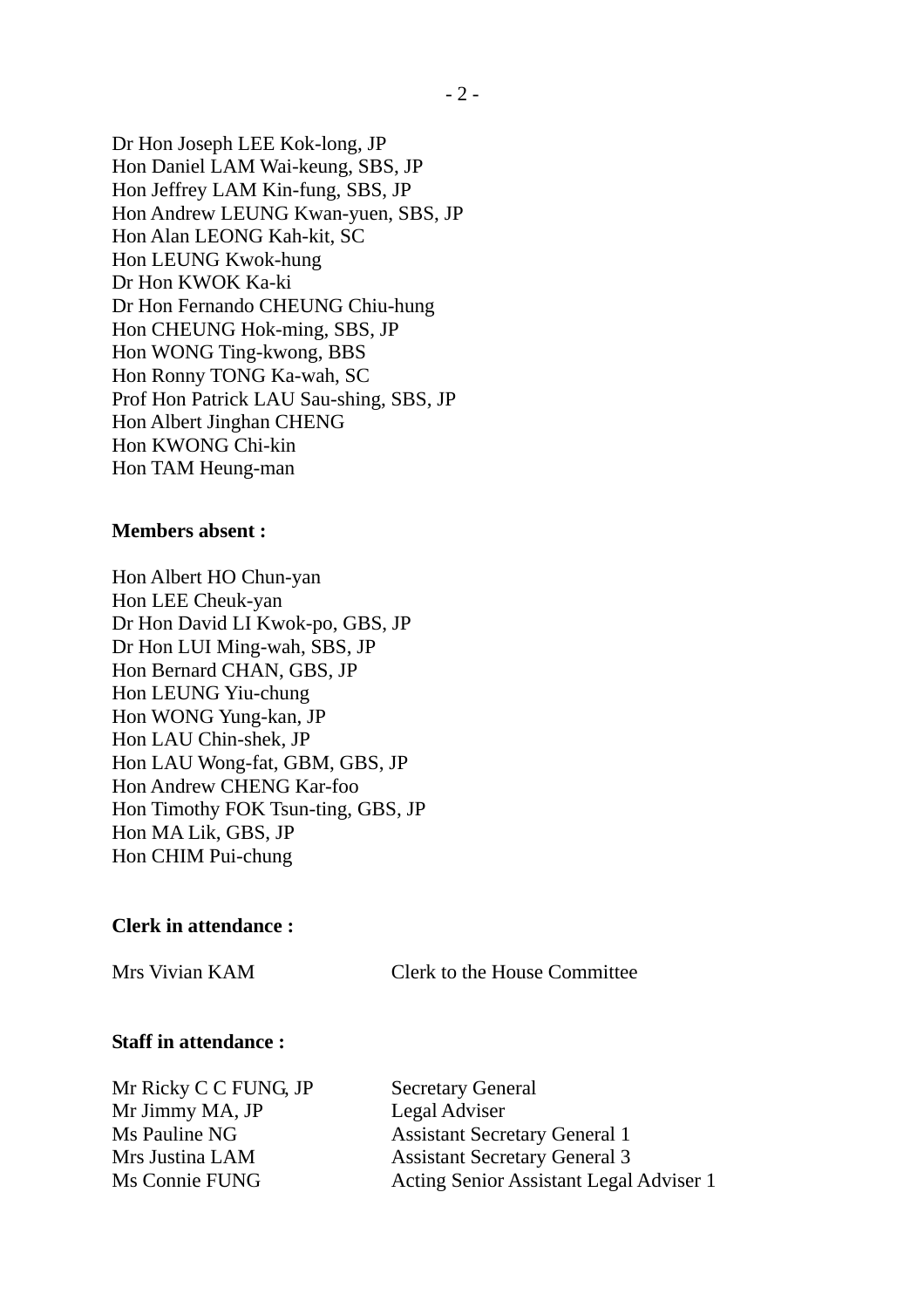| Mr Arthur CHEUNG  | Senior Assistant Legal Adviser 2        |
|-------------------|-----------------------------------------|
| Mr Simon WONG     | <b>Chief Public Information Officer</b> |
| Miss Becky YU     | Chief Council Secretary (1)1            |
| Miss Odelia LEUNG | Chief Council Secretary (2)6            |
| Mr Kelvin LEE     | <b>Assistant Legal Adviser 1</b>        |
| Ms Amy YU         | Senior Council Secretary (2)3           |

### Action

## **I. Confirmation of the minutes of the 29th meeting held on 15 June 2007**  *(LC Paper No. CB(2) 2209/06-07)*

The minutes were confirmed.

### **II. Matters arising**

### **(a) Report by the Chairman on her meeting with the Chief Secretary for Administration (CS)**

Attendance of Principal Officials at and provision of papers for Panel meetings

2. The Chairman said that she had followed up with CS on the timing of his response, and CS had indicated that a reply would be provided within two to three weeks.

### **(b) Unsolicited Electronic Messages Regulation**

*(LC Paper No. LS 97/06-07) (Paragraphs 24 to 26 of the minutes of the 29th House Committee meeting on 15 June 2007) [Previous paper: Paragraphs 7 to 12 of LC Paper No. LS 89/06-07 issued vide LC Paper No. CB(2) 2171/06-07 dated 14 June 2007]* 

3. The Chairman said that at the last House Committee meeting, Members were informed that the Legal Service Division had written to the Administration to seek clarification on certain technical matters. At the request of Members, the Legal Service Division had also written to the Administration to enquire whether the industry had been consulted on the Regulation. The Administration had given its reply, which was summarized in the further report by the Legal Service Division. The Chairman further said that according to the Administration, it had consulted the major industry stakeholders and had received four submissions in support of the Regulation.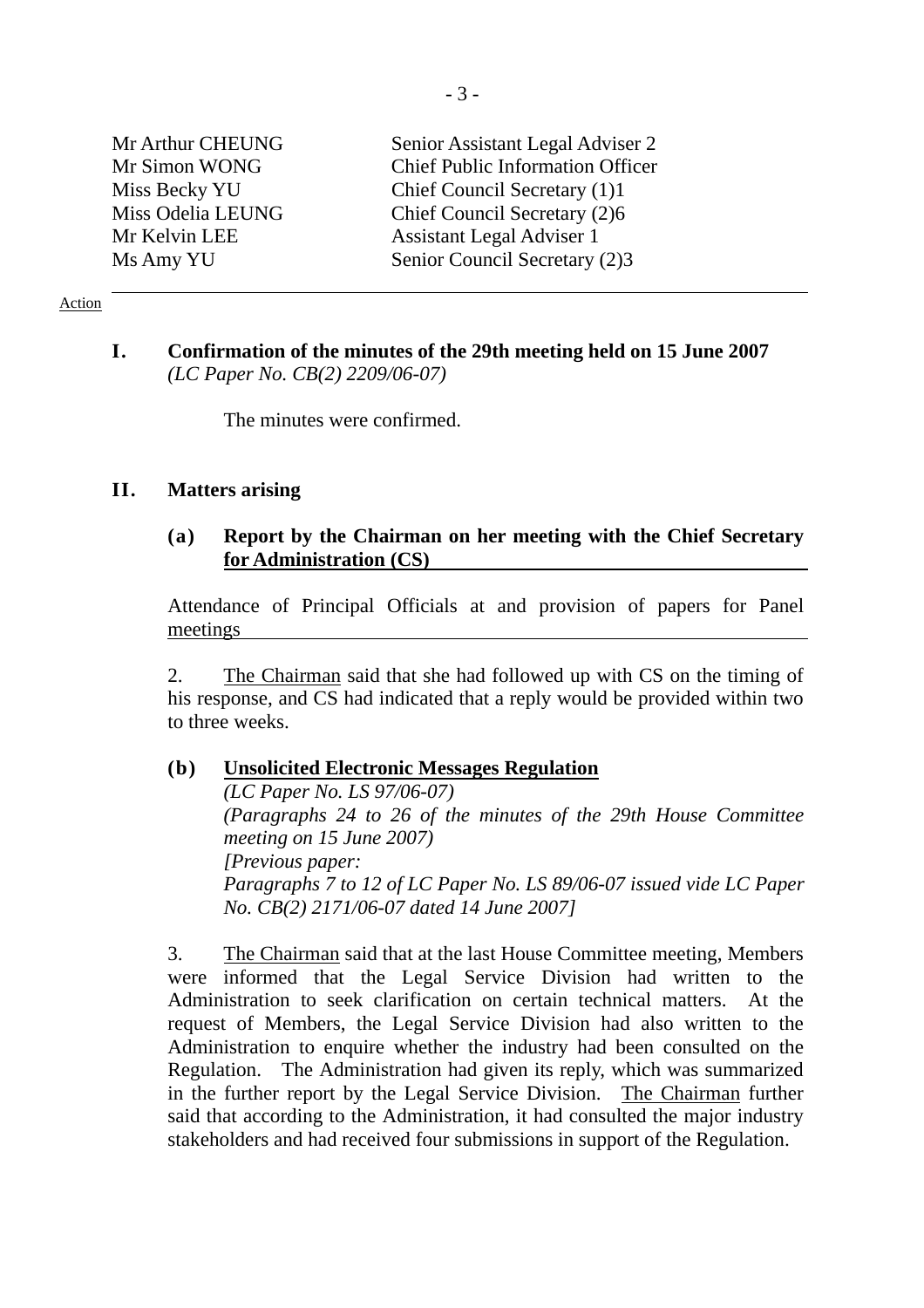4. Members did not raise any further query on the Regulation.

5. The Chairman reminded Members that the deadline for amending the item of subsidiary legislation was 11 July 2007.

# **III. Business arising from previous Council meetings**

# **Legal Service Division report on subsidiary legislation gazetted on 15 June 2007**

*(LC Paper No. LS 95/06-07)* 

6. The Chairman said that a total of eight items of subsidiary legislation were gazetted on 15 June 2007.

7. In response to Ms Margaret NG's enquiry on the Commencement Notice and the Amendment Regulation made under the Legal Aid Ordinance, the Chairman said that the two items of subsidiary legislation were to implement the resolution passed at the Legislative Council (LegCo) meeting on 2 May 2007 to increase the financial resources eligibility limit for the Ordinary Legal Aid Scheme and the Supplementary Legal Aid Scheme. The Commencement Notice appointed 15 June 2007 as the day on which the resolution should come into operation, whereas the Amendment Regulation was a consequential amendment which was technical in nature.

8. Members did not raise any queries on the other four items of subsidiary legislation tabled in the Council.

9. Regarding the two items of subsidiary legislation made under the United Nations Sanctions Ordinance which were not required to be tabled in the Council, i.e. the United Nations Sanctions (Democratic People's Republic of Korea) Regulation and the United Nations Sanctions (Liberia) Regulation 2005 (Amendment) (No.2) Regulation 2007, the Chairman said that they came within the terms of reference of the Subcommittee to Examine the Implementation in Hong Kong of Resolutions of the United Nations Security Council in relation to Sanctions. She suggested that the two Regulations be referred to the Subcommittee.

10. In response to Ms Margaret NG, the Chairman said that she had conveyed the Subcommittee's request for CS to critically examine its deliberations and proposals at their meeting on 21 May 2007, and CS had undertaken to give a detailed response to the Subcommittee within three months. In the meantime, the Subcommittee would continue to operate.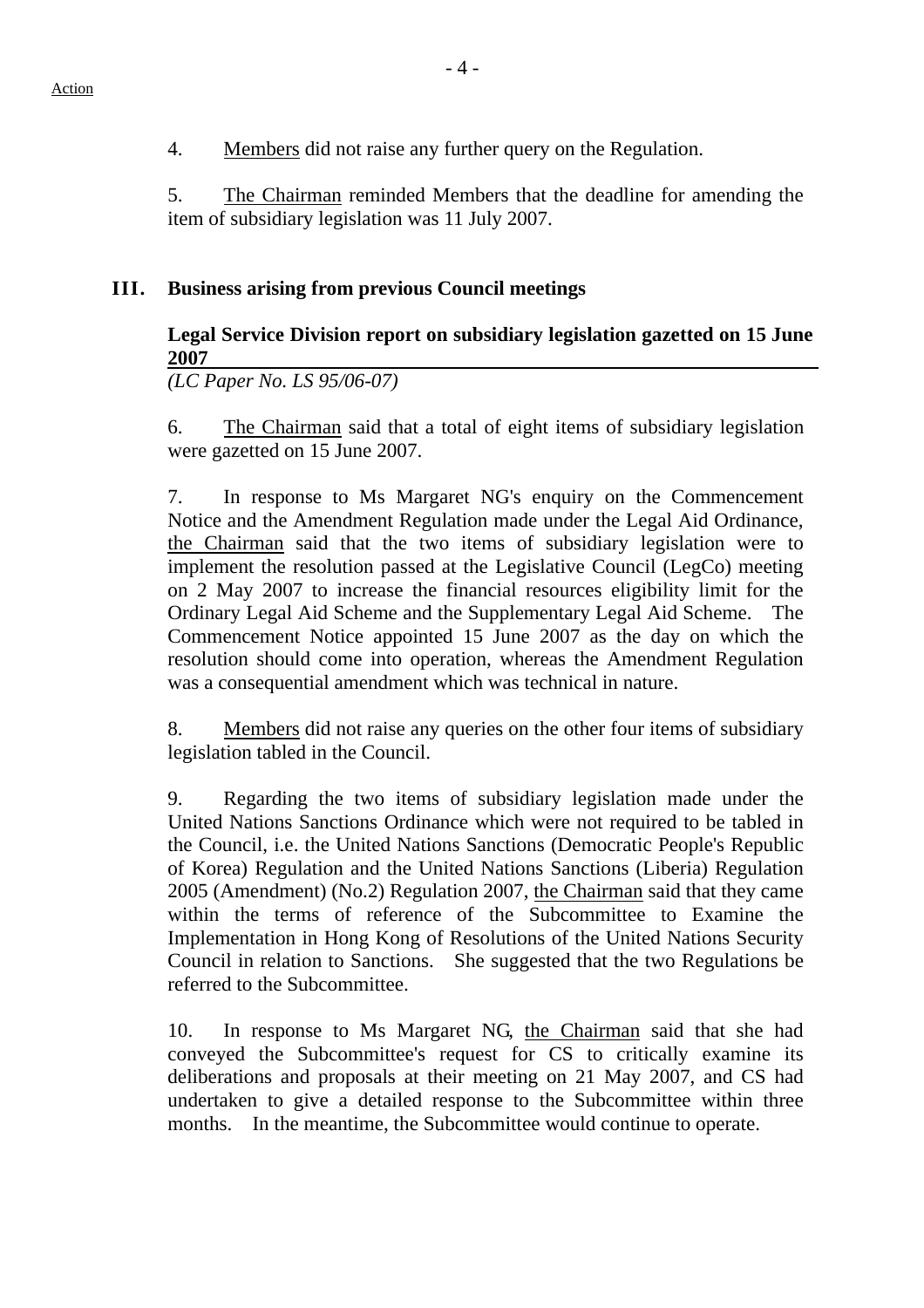11. Members agreed that the two Regulations be referred to the Subcommittee.

## **IV. Further business for the Council meeting on 27 June 2007**

### **Questions**

*(LC Paper No. CB(3) 719/06-07)* 

12. The Chairman said that Mr Ronny TONG, Mr Alan LEONG and Mr CHEUNG Man-kwong had replaced their oral questions, and Dr Fernando CHEUNG had replaced his written question.

## **V. Business for the Council meeting on 4 July 2007**

### **(a) Questions**

*(LC Paper No. CB(3) 720/06-07)* 

13. The Chairman said that 20 questions (six oral and 14 written) had been scheduled for the meeting.

### **(b) Bills - First Reading and moving of Second Reading**

14. The Chairman said that no notice had been received yet.

## **(c) Bills - resumption of debate on Second Reading, Committee Stage and Third Reading**

## **Supplementary Appropriation (2006-2007) Bill**

15. The Chairman said that at the last House Committee meeting, Members did not raise objection to the resumption of the Second Reading debate on the Bill.

### **(d) Government motions**

- 16. The Chairman said that no notice had been received yet.
- **(e) Members' Bill resumption of debate on Second Reading, Committee Stage and Third Reading**

**The Chinese University of Hong Kong (Declaration of Morningside College and S. H. Ho College as Constituent Colleges) Bill**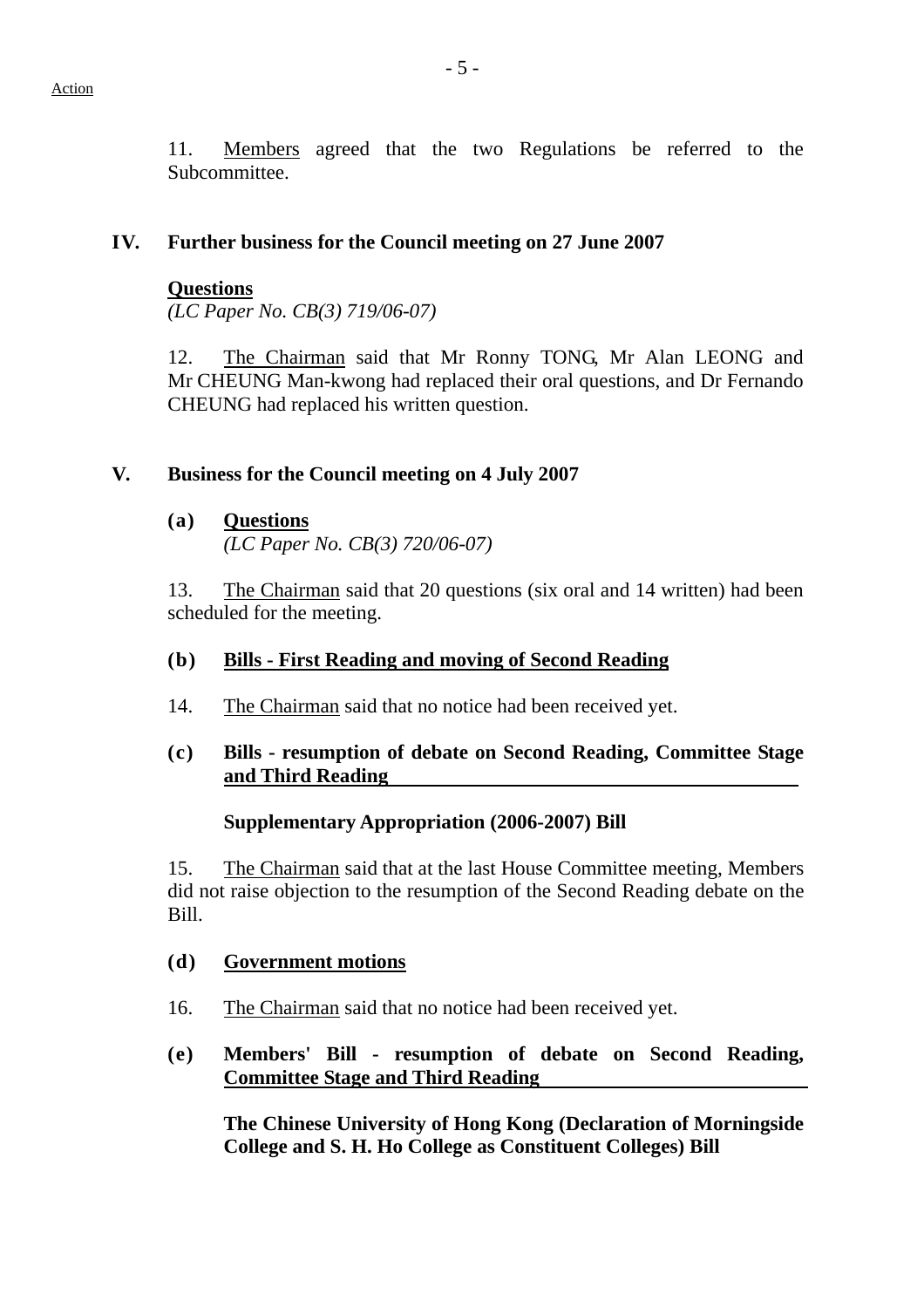17. The Chairman said that at the last House Committee meeting, Members did not raise objection to the resumption of the Second Reading debate on the Bill.

### **(f) Members' motions**

**(i) Motion on "Strengthening the regulation of unscrupulous business practices in pay television, telecommunications and internet services"**

> *(Wording of the motion issued vide LC Paper No. CB(3) 724/06-07 dated 20 June 2007.)*

**(ii) Motion on "Developing environmental industries to create job opportunities"**

*(Wording of the motion issued vide LC Paper No. CB(3) 723/06-07 dated 20 June 2007.)* 

18. The Chairman said that the above motions would be moved by Dr YEUNG Sum and Mr KWONG Chi-kin respectively, and the wording of the motions had been issued to Members.

 19. The Chairman reminded Members that the deadline for giving notice of amendments, if any, to the motions was Tuesday, 26 June 2007.

### **VI. The Chief Executive's Question and Answer Session on 5 July 2007**

20. The Chairman said that the Chief Executive (CE)'s Question and Answer Session would be held from 3:00 pm to 4:30 pm. The Chairman invited Members' views on issues which they would like CE to cover.

21. Ms Emily LAU said that she would like CE to cover the issue of universal suffrage for the CE and LegCo elections.

22. The Chairman said that she would convey the topic to CS.

### **VII. Report of Bills Committees and subcommittees**

## **Report of the Bills Committee on Hazardous Chemicals Control Bill** *(LC Paper No. CB(1) 1939/06-07)*

23. Miss CHOY So-yuk, Chairman of the Subcommittee, referred Members to the Bills Committee's report, and explained that the objective of the Bill was to regulate the manufacture, export, import and use of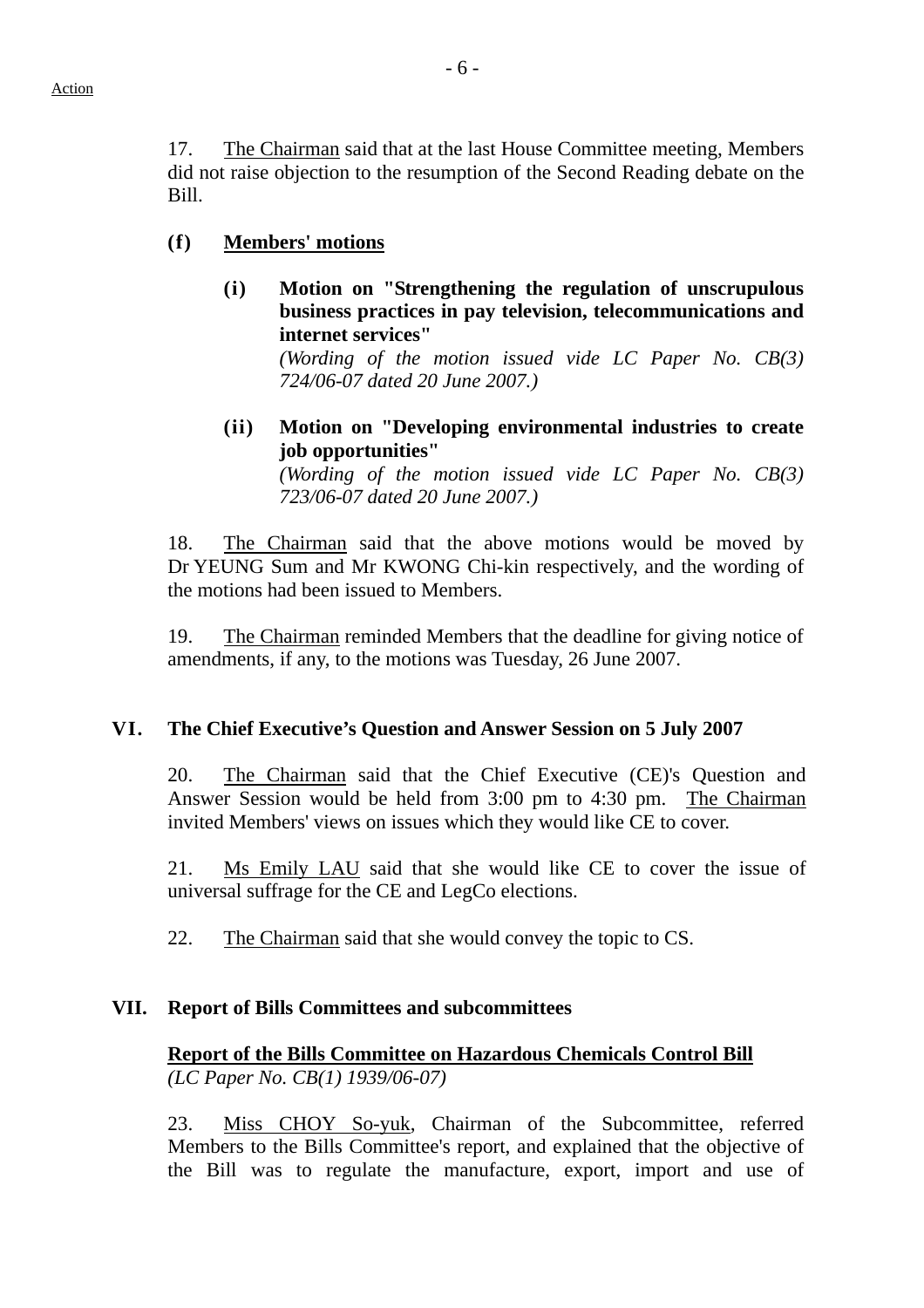non-pesticide hazardous chemicals, including those that were subject to the regulation of the Rotterdam Convention and the Stockholm Convention.

24. Miss CHOY reported that the Bills Committee generally supported the policy intent of the Bill to regulate hazardous chemicals, given their hazards to human health and the environment. Members, however, had expressed concern about the approach adopted in the Bill for the implementation of the two international Conventions in Hong Kong. As against the prevailing approach to expressly set out the relevant parts of an international agreement which had the force of law in local legislation, the Administration had included in the Bill only a general reference clause to the international agreements concerned. As a general reference clause did not have a clearly defined scope, this might create uncertainty and ambiguity. To address members' concern, the Administration would move Committee Stage amendments (CSAs) to delete the general reference clause in the Bill.

25. Miss CHOY further said that in the course of deliberations, members had also raised concern about various issues, including the addition of new convention and non-convention chemicals, the scope of the control regime, liability of the Government and public officers, liability of employers and service of notices. The Administration had taken on board members' views and would move CSAs accordingly.

26. Miss CHOY added that the Bills Committee supported the resumption of the Second Reading debate on the Bill on 11 July 2007.

27. The Chairman reminded Members that the deadline for giving notice of CSAs was Saturday, 30 June 2007.

## **VIII. Position on Bills Committees and subcommittees**

*(LC Paper No. CB(2) 2210/06-07)* 

28. The Chairman said that there were eight Bills Committees and 11 subcommittees under the House Committee in action.

### **IX. Proposed review of Rule 57(4) of the Rules of Procedure**

*(Letter dated 13 June 2007 from Dr Hon Fernando CHEUNG Chiu-hung to the Chairman of the House Committee (LC Paper No. CB(2) 2208/06-07(01))*

29. Referring Members to his letter, Dr Fernando CHEUNG said that he was concerned about the restrictions imposed by Rule 57(4) of the Rules of Procedure (RoP) on proposing amendments to bills. He elaborated that during the scrutiny of the Rail Merger Bill, some members had considered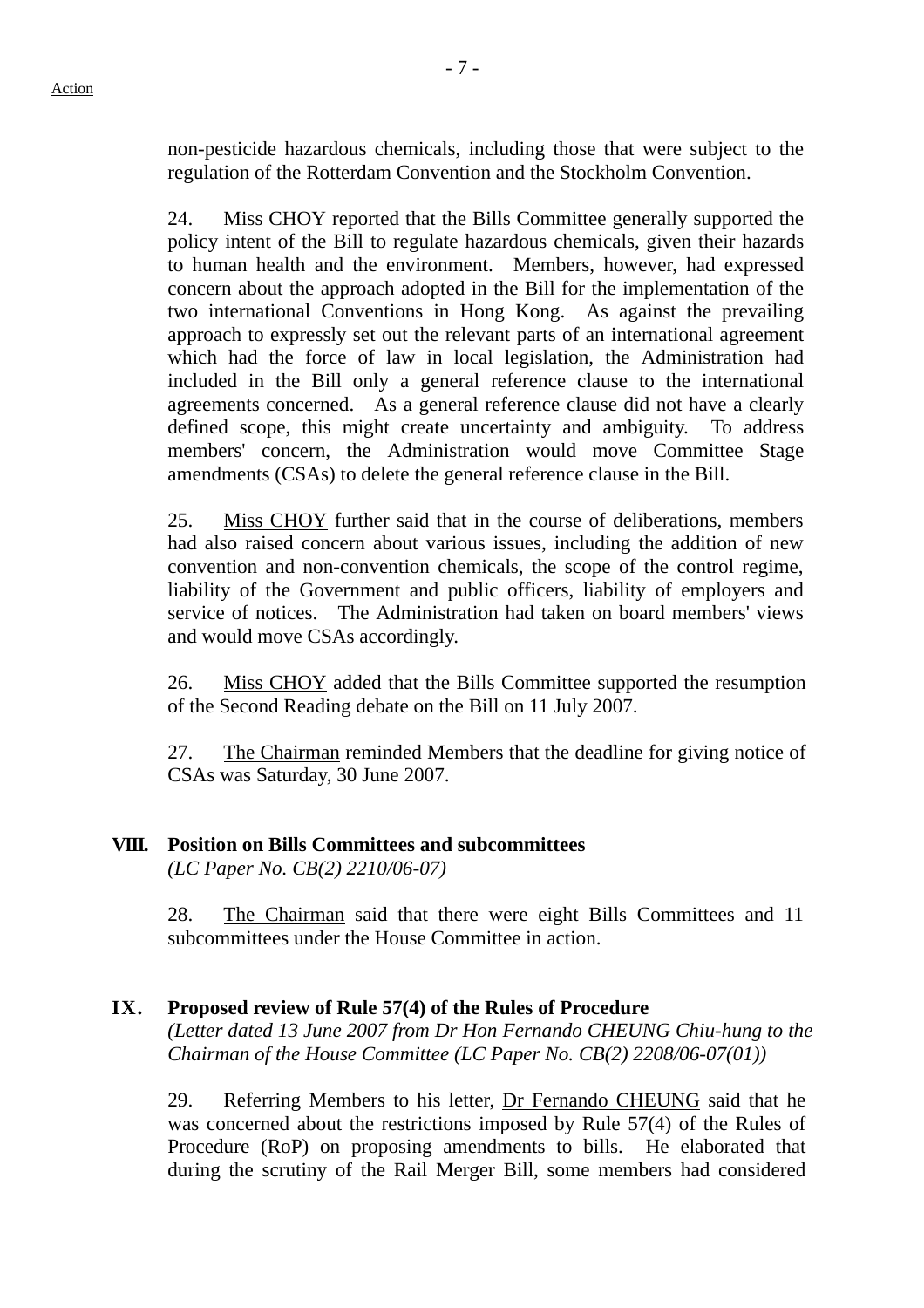amendments to the Bill including its long title. However, the Legal Adviser to the Bills Committee advised that the long title could not be amended under RoP as it was not part of the Bill. The long title defined the scope of the Bill and amendments beyond its scope could not be proposed. Dr CHEUNG considered that Rule 57(4) was a self-imposed restriction on Members' right to propose amendments. He was concerned whether this provision contravened the Basic Law which provided for the power of LegCo to amend laws. Dr CHEUNG opined that as the issue was of constitutional importance and fundamental to the relationship between LegCo and the Executive, an expeditious review of the Rule by the Committee on Rules of Procedure (CRoP) was necessary.

30. Members agreed that the matter be referred to CRoP for follow up. The Chairman said that CRoP would report the outcome of its study to the House Committee.

**X. Proposed invitation to Principal Officials to meet with relevant Panels**  *(Letter dated 18 June 2007 from Hon Albert HO Chun-yan to the Chairman of the House Committee (LC Paper No. CB(2) 2208/06-07(02))*

31. The Chairman referred Members to the letter from Mr Albert HO, who was not present at the meeting, and said that Mr HO proposed to invite Principal Officials of the next term of the Government of the Hong Kong Special Administrative Region to meet with relevant Panels to brief Members on their visions for governance and ways to establish working relationship with LegCo.

32. The Chairman informed Members that the House Committee had discussed a similar proposal at its meeting on 28 June 2002. Members then agreed that the House Committee Chairman should convey to CS the request for Principal Officials to meet with relevant Panels as early as possible, and individual Panels should extend the invitation to the corresponding Principal Officials separately.

33. Mr SIN Chung-kai said that the Principal Officials should proactively communicate and meet with the corresponding Panels. He suggested that instead of asking individual Panels to write to the corresponding Principal Officials, the Chairman of the House Committee could, on behalf of Members, extend an invitation to CS so that he could pass it on to the Principal Officials concerned. The Principal Officials could then proactively make arrangements with the corresponding Panels for attending Panel meetings.